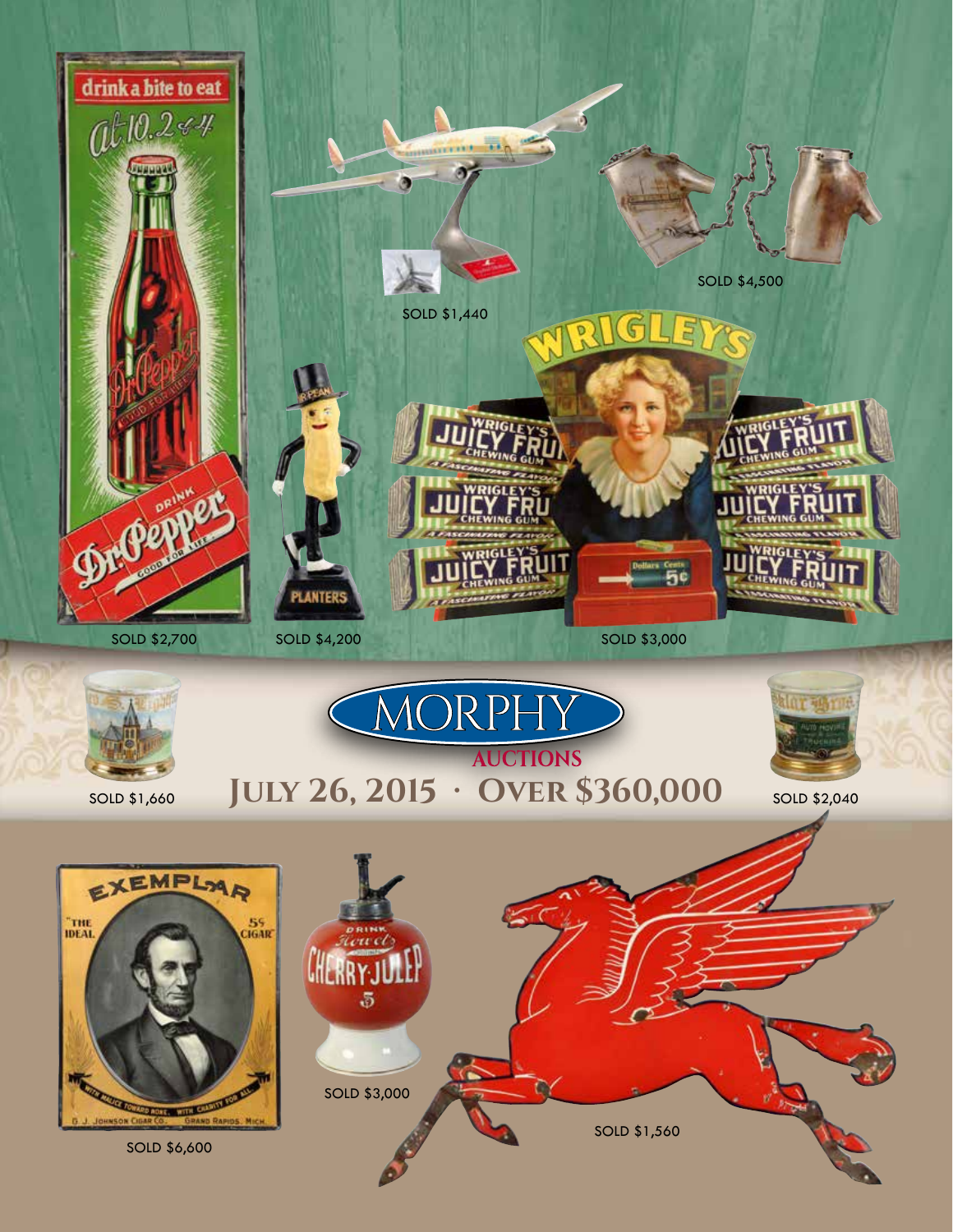| 1           | \$120          | 72         | \$240        | 136        | \$150        | 201        | \$30           | 258        | \$900          |
|-------------|----------------|------------|--------------|------------|--------------|------------|----------------|------------|----------------|
| $\mathbf 2$ | \$360          | 73         | \$240        | 137        | \$120        | 202        | \$30           | 259        | \$780          |
| 5           | \$150          | 74         | \$90         | 138        | \$150        | 203        | \$90           | 260        | \$540          |
| 6           | \$90           | 75         | \$330        | 140        | \$90         | 204        | \$30           | 261        | \$780          |
| 8           | \$60           | 76         | \$120        | 141        | \$90         | 205        | \$30           | 262        | \$330          |
| 10          | \$60           | 77         | \$90         | 142        | \$30         | 206        | \$480          | 263        | \$1,800        |
| 11          | \$150          | 78         | \$90         | 143        | \$30         | 207        | \$270          | 264        | \$510          |
| 12          | \$90           | 79         | \$210        | 144        | \$120        | 208        | \$150          | 265        | \$330          |
| 13          | \$90           | 80         | \$90         | 147        | \$30         | 209        | \$150          | 266        | \$570          |
| 15          | \$390          | 81         | \$120        | 148        | \$60         | 210        | \$90           | 267        | \$120          |
| 16          | \$240          | 82         | \$120        | 149        | \$90         | 211        | \$30           | 268        | \$510          |
| 17          | \$720          | 83         | \$360        | 150        | \$60         | 213        | \$30           | 269        | \$210          |
| 18          | \$390          | 86         | \$180        | 151        | \$150        | 215        | \$60           | 270        | \$210          |
| 19          | \$120          | 87         | \$60         | 152        | \$30         | 216        | \$30           | 271        | \$180          |
| 20          | \$270          | 88         | \$60         | 153        | \$30         | 217        | \$60           | 272        | \$240          |
| 21          | \$1,020        | 89         | \$90         | 154        | \$60         | 218        | \$60           | 273        | \$660          |
| 23          | \$390          | 90         | \$60         | 157        | \$90         | 219        | \$30           | 274        | \$660          |
| 25          | \$390          | 91         | \$60         | 158        | \$30         | 220        | \$60           | 275        | \$330          |
| 27          | \$90           | 92         | \$120        | 160        | \$30         | 223        | \$30           | 276        | \$600          |
| 28          | \$300          | 93         | \$330        | 161        | \$150        | 224        | \$30           | 277        | \$540          |
| 30          | \$300          | 94         | \$90         | 162        | \$30         | 225        | \$30           | 278        | \$240          |
| 31          | \$120          | 95         | \$90         | 164        | \$150        | 226        | \$30           | 279        | \$360          |
| 32          | \$240          | 96         | \$300        | 165        | \$0          | 227        | \$30           | 280        | \$360          |
| 34          | \$180          | 97         | \$90         | 167        | \$150        | 228        | \$90           | 281        | \$240          |
| 37          | \$570          | 98         | \$120        | 168        | \$30         | 229        | \$30           | 282        | \$300          |
| 38          | \$540          | 99         | \$120        | 169        | \$90         | 230        | \$240          | 283        | \$420          |
| 39          | \$210          | 100        | \$90         | 173        | \$90         | 231        | \$60           | 284        | \$150          |
| 41          | \$210          | 101        | \$90         | 174        | \$150        | 232        | \$180          | 285        | \$330          |
| 42          | \$90           | 103        | \$90         | 175        | \$210        | 234        | \$30           | 286        | \$660          |
| 43          | \$150          | 104        | \$150        | 176        | \$150        | 236        | \$120          | 287        | \$1,320        |
| 44          | \$90           | 105        | \$150        | 177        | \$180        | 237        | \$210          | 288        | \$150          |
| 45          | \$90           | 106        | \$60         | 180        | \$600        | 238        | \$360          | 289        | \$180          |
| 47          | \$120          | 107        | \$60         | 181        | \$120        | 239        | \$150          | 290        | \$300          |
| 48          | \$210          | 108        | \$60         | 182        | \$60         | 240        | \$240          | 291        | \$720          |
| 51          | \$90           | 109        | \$60         | 183        | \$90         | 241        | \$28,800       | 292        | \$270          |
| 53          | \$60           | 110        | \$60         | 184        | \$90         | 242        | \$180          | 293        | \$1,680        |
| 54          | \$120          | 111        | \$60         | 185        | \$90         | 244        | \$180          | 294        | \$330          |
| 55          | \$120          | 112        | \$60         | 186        | \$120        | 245        | \$240          | 295        | \$570          |
| 57          | \$60           | 113        | \$90         | 187        | \$600        | 246        | \$390          | 296        | \$330          |
| 59          | \$660          | 114        | \$180        | 188        | \$210        | 247        | \$450          | 298        | \$270          |
| 60          | \$300          | 115        | \$120        | 189        | \$270        | 247A       | \$570          | 299        | \$510          |
| 61          | \$180          | 116        | \$30         | 190        | \$150        | 247B       | \$90           | 300        | \$660          |
| 62          | \$180          | 119        | \$60         | 191        | \$60         | 248        | \$390          | 301        | \$420          |
| 63          | \$120          | 121        | \$60         | 192        | \$90         | 248A       | \$390          | 302        | \$1,200        |
| 64<br>65    | \$120          | 122<br>125 | \$60         | 193<br>194 | \$90         | 249        | \$1,200        | 303<br>304 | \$180          |
| 66          | \$150          | 128        | \$30         | 195        | \$60         | 250        | \$120          | 305        | \$240          |
| 67          | \$180          |            | \$60         | 196        | \$60         | 251        | \$90           |            | \$570          |
| 68          | \$600<br>\$270 | 130<br>131 | \$30<br>\$30 | 197        | \$90<br>\$30 | 252<br>253 | \$330<br>\$330 | 306<br>307 | \$180          |
| 69          | \$150          | 133        | \$150        | 198        | \$60         | 254        | \$120          | 308        | \$600<br>\$720 |
| 70          | \$330          | 134        | \$60         | 199        | \$30         | 255        | \$210          | 309        | \$180          |
| 71          | \$150          | 135        | \$90         | 200        | \$30         | 256        | \$120          | 310        | \$540          |
|             |                |            |              |            |              |            |                |            |                |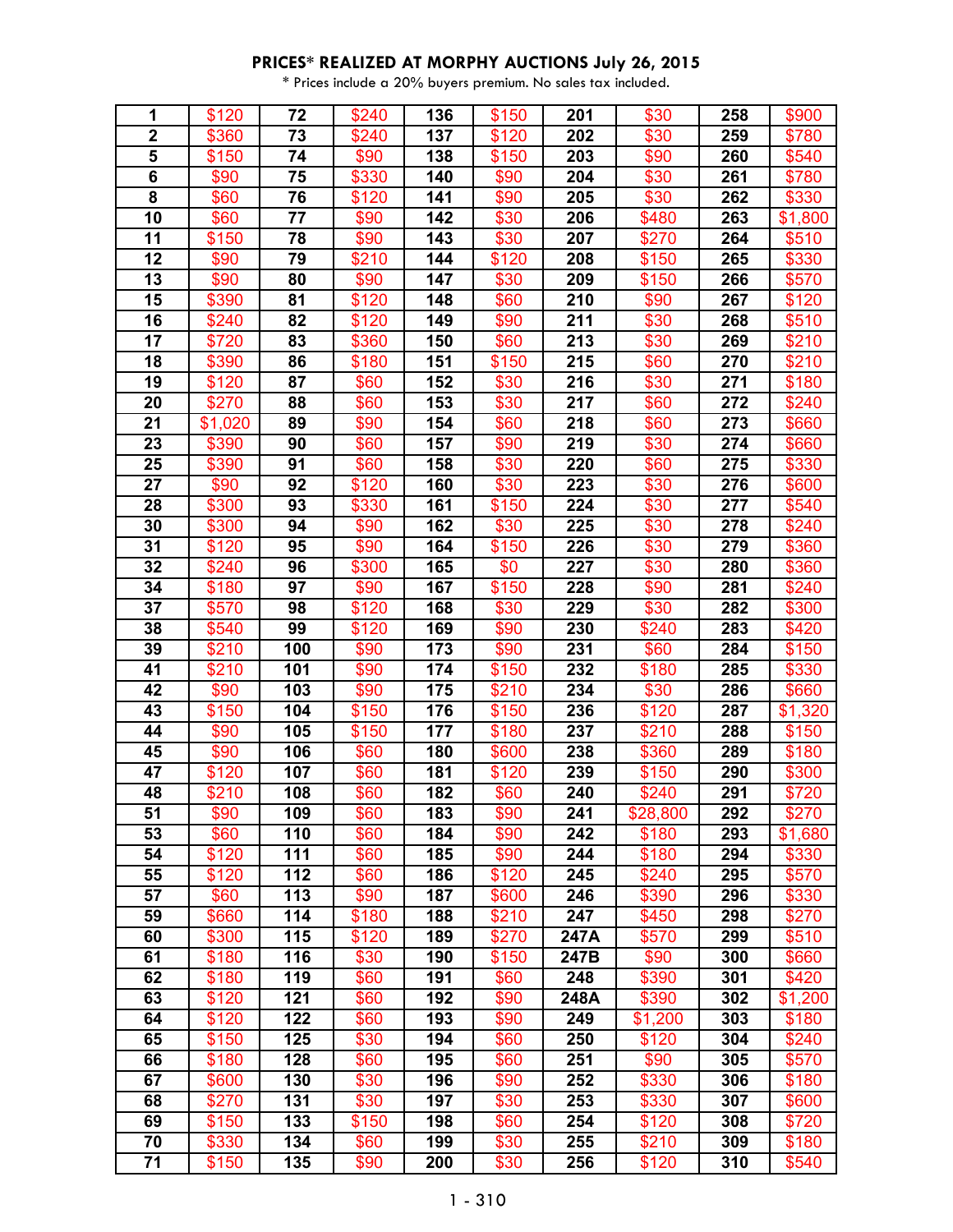| 311  | \$420   | 364  | \$150   | 415 | \$60  | 470 | \$120   | 526  | \$420   |
|------|---------|------|---------|-----|-------|-----|---------|------|---------|
| 312  | \$1,920 | 365  | \$210   | 416 | \$30  | 471 | \$240   | 527  | \$60    |
| 313  | \$600   | 366  | \$330   | 417 | \$240 | 472 | \$180   | 528  | \$330   |
| 314  | \$480   | 367  | \$360   | 418 | \$30  | 473 | \$120   | 529  | \$210   |
| 315  | \$360   | 368  | \$510   | 419 | \$60  | 474 | \$120   | 530  | \$90    |
| 316  | \$30    | 369  | \$90    | 421 | \$60  | 475 | \$30    | 531  | \$840   |
| 317  | \$360   | 370  | \$330   | 423 | \$60  | 476 | \$390   | 532  | \$840   |
| 318  | \$60    | 371  | \$240   | 424 | \$60  | 477 | \$90    | 533  | \$390   |
| 319  | \$150   | 372  | \$300   | 425 | \$60  | 478 | \$240   | 534  | \$390   |
| 320  | \$60    | 373  | \$300   | 426 | \$60  | 479 | \$480   | 535  | \$510   |
| 321  | \$150   | 374  | \$270   | 427 | \$30  | 480 | \$420   | 536  | \$510   |
| 322  | \$420   | 375  | \$420   | 428 | \$120 | 481 | \$330   | 537  | \$330   |
| 323  | \$330   | 376  | \$480   | 429 | \$240 | 482 | \$330   | 538  | \$150   |
| 324  | \$660   | 377  | \$390   | 430 | \$120 | 483 | \$60    | 539  | \$240   |
| 325  | \$570   | 378  | \$570   | 431 | \$180 | 484 | \$30    | 540  | \$450   |
| 326  | \$480   | 379  | \$600   | 432 | \$90  | 485 | \$360   | 541  | \$150   |
| 327  | \$240   | 381  | \$390   | 433 | \$150 | 486 | \$30    | 542  | \$150   |
| 328  | \$390   | 381A | \$570   | 434 | \$90  | 487 | \$120   | 545  | \$270   |
| 331  | \$510   | 382  | \$210   | 435 | \$270 | 488 | \$60    | 546  | \$1,320 |
| 332  | \$570   | 383  | \$2,700 | 436 | \$180 | 489 | \$150   | 547  | \$360   |
| 333  | \$360   | 383A | \$120   | 437 | \$60  | 490 | \$270   | 548  | \$270   |
| 334  | \$270   | 384  | \$1,200 | 438 | \$120 | 491 | \$210   | 550  | \$270   |
| 335  | \$450   | 385  | \$510   | 439 | \$120 | 492 | \$180   | 551  | \$780   |
| 336  | \$780   | 386  | \$1,080 | 440 | \$120 | 494 | \$60    | 552  | \$1,440 |
| 337  | \$360   | 387  | \$330   | 441 | \$120 | 495 | \$420   | 553  | \$120   |
| 338  | \$150   | 388  | \$270   | 442 | \$210 | 496 | \$60    | 554  | \$210   |
| 339  | \$840   | 389  | \$360   | 443 | \$90  | 497 | \$60    | 556  | \$60    |
| 340  | \$600   | 390  | \$60    | 444 | \$210 | 498 | \$120   | 557  | \$90    |
| 341  | \$360   | 391  | \$120   | 445 | \$240 | 499 | \$240   | 558  | \$1,080 |
| 342  | \$900   | 392  | \$1,080 | 446 | \$240 | 500 | \$60    | 560  | \$240   |
| 343  | \$240   | 393  | \$120   | 447 | \$330 | 502 | \$480   | 560A | \$240   |
| 344  | \$1,560 | 394  | \$330   | 448 | \$420 | 503 | \$60    | 560B | \$240   |
| 345  | \$450   | 395  | \$60    | 449 | \$900 | 504 | \$450   | 561  | \$900   |
| 346  | \$510   | 396  | \$180   | 450 | \$420 | 505 | \$240   | 562  | \$780   |
| 347  | \$390   | 397  | \$390   | 451 | \$420 | 507 | \$600   | 563  | \$210   |
| 348  | \$1,560 | 397A | \$420   | 452 | \$60  | 508 | \$480   | 564  | \$150   |
| 349  | \$1,200 | 398  | \$390   | 453 | \$60  | 509 | \$510   | 564A | \$240   |
| 350  | \$3,000 | 398A | \$270   | 455 | \$390 | 510 | \$90    | 565  | \$540   |
| 351  | \$390   | 400  | \$60    | 456 | \$240 | 511 | \$180   | 566  | \$420   |
| 352  | \$3,000 | 401  | \$120   | 457 | \$30  | 513 | \$1,080 | 567  | \$960   |
| 353  | \$240   | 402  | \$330   | 458 | \$120 | 514 | \$420   | 568  | \$150   |
| 354  | \$270   | 403  | \$270   | 459 | \$180 | 515 | \$720   | 569  | \$180   |
| 355  | \$390   | 405  | \$30    | 460 | \$120 | 516 | \$150   | 570  | \$60    |
| 356  | \$120   | 406  | \$60    | 461 | \$240 | 517 | \$900   | 571  | \$150   |
| 357  | \$210   | 407  | \$180   | 462 | \$180 | 518 | \$150   | 572  | \$780   |
| 358  | \$270   | 408  | \$180   | 463 | \$90  | 519 | \$60    | 573  | \$60    |
| 359  | \$390   | 409  | \$390   | 464 | \$240 | 520 | \$300   | 574  | \$270   |
| 360  | \$1,440 | 410  | \$480   | 465 | \$30  | 521 | \$330   | 575  | \$150   |
| 361  | \$60    | 411  | \$840   | 466 | \$450 | 522 | \$840   | 576  | \$570   |
| 362A | \$210   | 412  | \$360   | 467 | \$270 | 523 | \$660   | 576A | \$390   |
| 362B | \$120   | 413  | \$1,020 | 468 | \$180 | 524 | \$180   | 577  | \$240   |
| 363  | \$90    | 414  | \$1,140 | 469 | \$120 | 525 | \$510   | 578  | \$150   |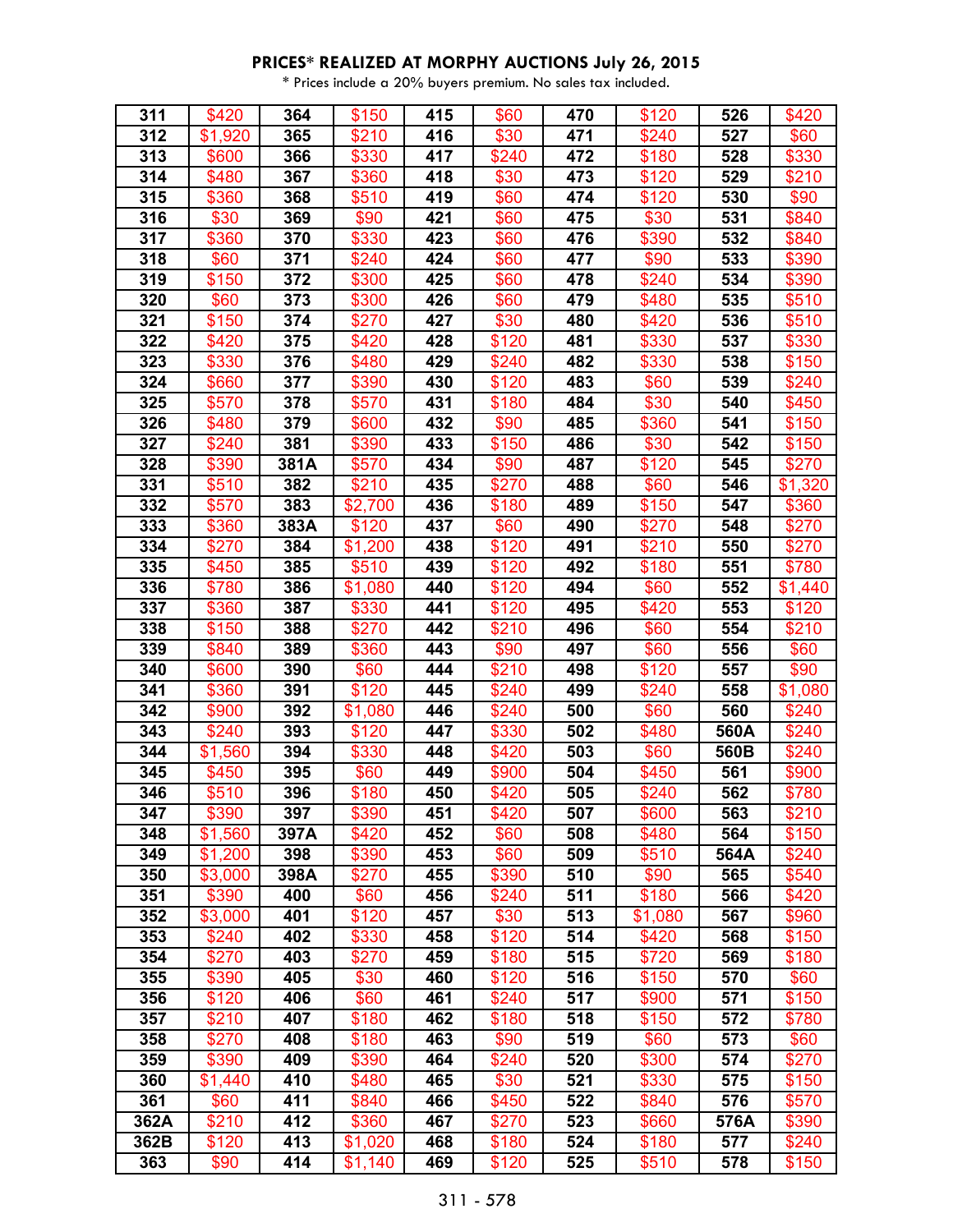| 579 | \$240   | 634  | \$270          | 681  | \$120   | 737B | \$900         | 787 | \$180            |
|-----|---------|------|----------------|------|---------|------|---------------|-----|------------------|
| 580 | \$720   | 635  | \$330          | 682  | \$30    | 738  | \$270         | 788 | \$780            |
| 581 | \$270   | 636  | \$270          | 683  | \$210   | 739  | \$420         | 789 | \$900            |
| 582 | \$840   | 637  | \$510          | 684  | \$90    | 740  | \$60          | 790 | \$180            |
| 583 | \$3,000 | 637A | \$240          | 685  | \$270   | 741  | \$450         | 791 | \$180            |
| 584 | \$2,700 | 637B | \$210          | 686  | \$210   | 742  | \$240         | 792 | \$330            |
| 586 | \$390   | 638  | \$120          | 687  | \$150   | 743  | \$120         | 793 | \$30             |
| 587 | \$120   | 639  | \$210          | 688  | \$30    | 744  | \$300         | 794 | \$60             |
| 588 | \$450   | 640  | \$300          | 691  | \$120   | 745  | \$210         | 795 | \$60             |
| 589 | \$90    | 641  | \$210          | 692  | \$180   | 746  | \$60          | 796 | \$600            |
| 590 | \$150   | 642  | \$270          | 693  | \$30    | 747  | \$60          | 797 | \$120            |
| 591 | \$210   | 643  | \$390          | 694  | \$180   | 748  | \$780         | 798 | \$600            |
| 592 | \$480   | 644  | \$4,200        | 695  | \$90    | 749  | \$60          | 799 | \$1,800          |
| 593 | \$390   | 645  | \$390          | 696  | \$780   | 750  | \$90          | 800 | \$120            |
| 594 | \$60    | 646  | \$270          | 697  | \$30    | 752  | \$180         | 801 | \$90             |
| 595 | \$960   | 647  | \$300          | 698  | \$300   | 753  | \$330         | 802 | \$270            |
| 596 | \$390   | 647A | \$150          | 699  | \$420   | 754  | \$240         | 803 | \$360            |
| 597 | \$90    | 647B | \$120          | 700  | \$270   | 755  | \$270         | 804 | \$180            |
| 598 | \$60    | 648  | \$420          | 701  | \$270   | 756  | \$330         | 805 | \$480            |
| 599 | \$120   | 649  | \$120          | 702  | \$120   | 757  | \$570         | 806 | \$270            |
| 600 | \$90    | 650  | \$30           | 703  | \$90    | 758  | \$330         | 807 | \$120            |
| 601 | \$270   | 651  | \$60           | 704  | \$150   | 759  | \$120         | 808 | \$840            |
| 602 | \$360   | 652  | \$540          | 705  | \$180   | 760  | \$300         | 809 | \$180            |
| 603 | \$60    | 653  | \$300          | 706  | \$30    | 761  | \$630         | 810 | \$270            |
| 604 | \$60    | 654  | \$2,280        | 707  | \$450   | 762  | \$270         | 811 | \$120            |
| 605 | \$150   | 654A | \$420          | 708  | \$660   | 763  | \$390         | 812 | \$570            |
| 607 | \$60    | 654B | \$210          | 710  | \$660   | 764  | \$1,440       | 813 | \$660            |
| 608 | \$270   | 655  | \$510          | 711  | \$180   | 765  | \$330         | 814 | \$480            |
| 609 | \$300   | 656  | \$1,320        | 713  | \$60    | 766  | \$90          | 815 | \$120            |
| 610 | \$420   | 657  | \$540          | 714  | \$240   | 767  | \$600         | 816 | \$450            |
| 611 | \$450   | 658  |                | 715  | \$120   | 768  |               | 817 |                  |
| 612 | \$90    | 659  | \$60<br>\$330  | 716  | \$510   | 769  | \$660<br>\$30 | 818 | \$1,200<br>\$360 |
| 613 | \$150   | 660  |                | 717  | \$540   | 770  | \$180         | 819 |                  |
| 614 | \$180   | 661  | \$840<br>\$660 | 718  | \$120   | 771  | \$1,020       | 820 | \$660<br>\$270   |
| 615 | \$30    | 662  | \$1,200        | 719  | \$1,020 | 772  | \$390         | 821 | \$900            |
| 616 | \$60    | 664  | \$180          | 720  | \$90    | 773  | \$300         | 822 | \$900            |
| 617 | \$30    | 665  | \$180          | 721  | \$780   | 774  | \$60          | 823 | \$510            |
| 618 | \$150   | 666  | \$300          | 723  | \$30    | 775  | \$210         | 824 | \$960            |
| 619 | \$240   | 667  | \$420          | 724  | \$180   | 776  | \$360         | 825 | \$360            |
| 620 | \$30    | 668  | \$720          | 725  | \$270   | 777  | \$240         | 826 | \$660            |
| 621 | \$360   | 669  | \$60           | 726  | \$90    | 777A | \$300         | 827 | \$360            |
| 623 | \$360   | 670  | \$60           | 727  | \$210   | 777B | \$270         | 828 | \$1,140          |
|     | \$30    |      |                |      |         |      |               |     |                  |
| 624 |         | 671  | \$360          | 728  | \$180   | 778  | \$330         | 829 | \$600            |
| 625 | \$300   | 672  | \$1,560        | 729  | \$1,020 | 778A | \$270         | 830 | \$1,440          |
| 626 | \$390   | 673  | \$120          | 730  | \$450   | 779  | \$30          | 831 | \$510            |
| 627 | \$180   | 674  | \$600          | 731  | \$60    | 780  | \$90          | 832 | \$180            |
| 628 | \$60    | 675  | \$90           | 732  | \$450   | 781  | \$120         | 833 | \$720            |
| 629 | \$420   | 676  | \$90           | 733  | \$210   | 782  | \$390         | 834 | \$420            |
| 630 | \$60    | 677  | \$90           | 735  | \$210   | 783  | \$120         | 835 | \$480            |
| 631 | \$60    | 678  | \$210          | 736  | \$330   | 784  | \$360         | 836 | \$660            |
| 632 | \$360   | 679  | \$120          | 737  | \$180   | 785  | \$840         | 837 | \$480            |
| 633 | \$150   | 680  | \$30           | 737A | \$210   | 786  | \$180         | 838 | \$900            |